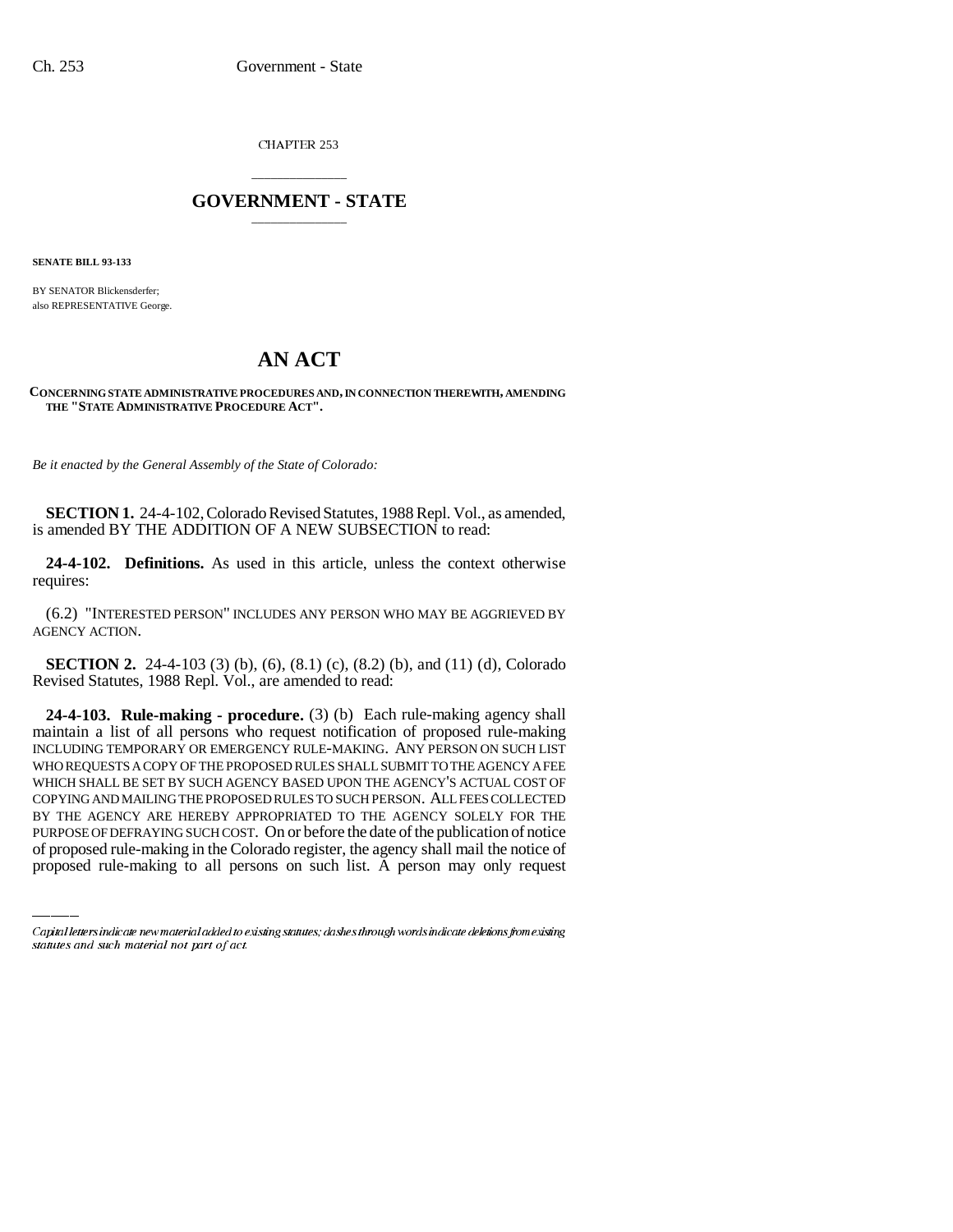notification on his own behalf, and a request for notification by one person on behalf of another person need not be honored.

(6) A temporary or emergency rule may be adopted without compliance with the procedures prescribed in subsection (4) of this section and with less than the twenty days' notice prescribed in subsection (3) of this section (or where circumstances imperatively require, without notice) where an ONLY IF THE agency finds that immediate adoption of the rule is imperatively necessary to comply with a state or federal law or federal regulation or for the preservation of public health, safety, or welfare and compliance with the requirements of this section would be contrary to the public interest AND MAKES SUCH A FINDING ON THE RECORD. Such findings and a statement of the reasons for the action shall be published with the rule. A temporary or emergency rule shall become effective on adoption or on such later date as is stated in the rule, shall be published promptly, and shall have effect for not more than three months from the adoption thereof or for such shorter period as may be specifically provided by the statute governing such agency, unless made permanent by compliance with subsections (3) and (4) of this section.

(8.1) (c) Upon judicial review, the record required by this section constitutes the official rule-making record with respect to a rule. The agency rule-making record need not constitute the exclusive basis for agency action on that rule or for judicial review thereof; EXCEPT THAT, THIS PARAGRAPH (c) SHALL NOT BE INTERPRETED TO ALLOW THE INTRODUCTION OF EVIDENCE OR INFORMATION INTO SUCH RULE-MAKING RECORD FROM OUTSIDE OF THE PUBLIC RULE-MAKING HEARING, OR TO ALLOW SUCH INTRODUCTION OF EVIDENCE OR INFORMATION WITHOUT NOTICE TO ALL PARTIES TO SUCH HEARING AND OPPORTUNITY TO RESPOND.

(8.2) (b) An action to contest the validity of a rule on the grounds of its noncompliance with any provision of this section shall be commenced within one hundred twenty days THIRTY DAYS after the effective date of the rule.

(11) (d) Each agency subject to the provisions of this section shall, on or before September 1, 1977, file or verify that there is on file with the secretary of state a copy of each currently effective rule specified in subsection (1) of this section. Any rule in effect prior to such date which is not on file with the secretary of state on September 1, 1977, shall not continue in effect on or after January 1, 1978. Each rule adopted on or after September 1, 1977, together with the attorney general's opinion rendered in connection therewith, shall be filed pursuant to subsection (12) of this section within ten TWENTY days thereafter with the secretary of state for publication in the Colorado register. UPON WRITTEN REQUEST OF AN AGENCY, THE SECRETARY OF STATE SHALL CORRECT TYPOGRAPHICAL AND OTHER NON-SUBSTANTIVE ERRORS APPEARING IN THE RULES AS FILED BY SUCH AGENCY THAT OCCUR AFTER FINAL ADOPTION OF THE RULES BY THE AGENCY DURING THE PREPARATION OF SUCH RULES FOR PUBLICATION IN ORDER TO CONFORM THE PUBLISHED RULES WITH THE ADOPTED RULES. Notices of rule-making proceedings pursuant to subsection (3) of this section, which proceedings are to be held after January 1, 1978, shall also be filed with the secretary of state in sufficient time for publication pursuant to subsection (5) of this section in the Colorado register on or after January 1, 1978. Rules revised to conform with action taken by the general assembly shall be filed with the secretary of state for publication in the register and in the code. The legal services committee of the general assembly shall notify the secretary of state whenever a rule published in the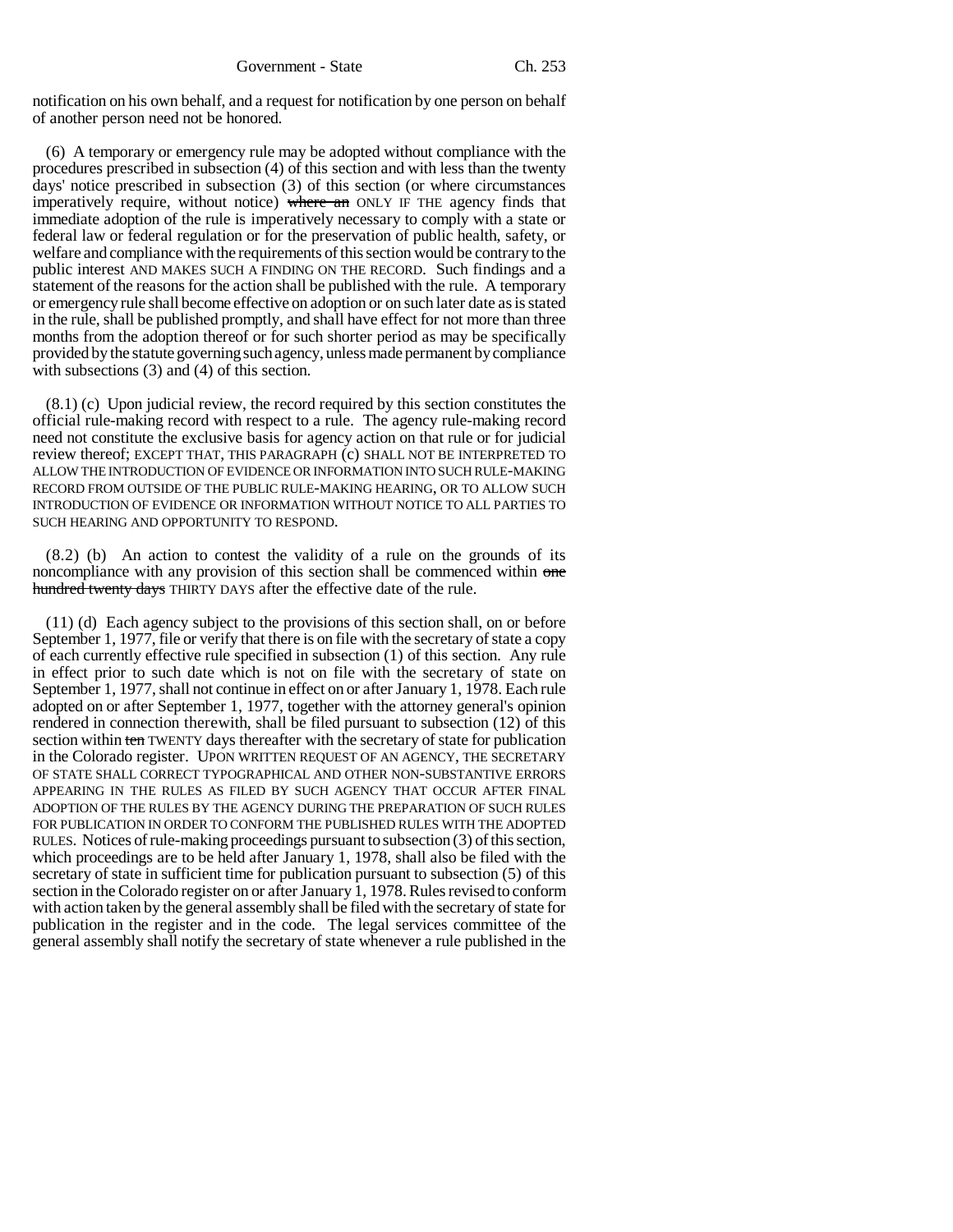code is rescinded or a portion thereof is deleted by the general assembly and whenever a rule or a portion thereof is allowed to expire in accordance with section 24-4-108 or with subparagraph (I) of paragraph (c) of subsection (8) of this section, and the secretary of state shall direct the removal from the code of material so deleted, rescinded, or allowed to expire.

**SECTION 3.** 24-4-104 (3) and (7), Colorado Revised Statutes, 1988 Repl. Vol., are amended to read:

**24-4-104. Licenses - issuance, suspension or revocation, renewal.** (3) No revocation, suspension, annulment, limitation, or modification of a license by any agency shall be lawful unless, before institution of agency proceedings therefor, the agency has given the licensee notice in writing of facts or conduct that may warrant such action AND afforded the licensee opportunity to submit written data, views, and arguments with respect to such facts or conduct and, except in cases of deliberate and willful violation OR OF SUBSTANTIAL DANGER TO PUBLIC HEALTH AND SAFETY, given the licensee a reasonable opportunity to comply with all lawful requirements.

(7) In any case in which the licensee has made timely and sufficient application for the renewal of a license or for a new license for the conduct of a previously licensed activity of a continuing nature, the existing license shall not expire until such application has been finally acted upon by the agency, and, if the application is denied, it shall be treated in all respects as a revocation DENIAL. THE LICENSEE, WITHIN SIXTY DAYS AFTER THE GIVING OF NOTICE OF SUCH ACTION, MAY REQUEST A HEARING BEFORE THE AGENCY AS PROVIDED IN SECTION 24-4-105, AND THE ACTION OF THE AGENCY AFTER ANY HEARING SHALL BE SUBJECT TO JUDICIAL REVIEW AS PROVIDED IN SECTION 24-4-106.

**SECTION 4.** 24-4-105 (2), (4), (5), (14), (15) (a), and (16), Colorado Revised Statutes, 1988 Repl. Vol., are amended to read:

**24-4-105. Hearings and determinations.** (2) (a) In any such proceeding in which an opportunity for agency adjudicatory hearing is required under the state constitution or by this or any other statute, the parties are entitled to a hearing and decision in conformity with this section. Any person entitled to notice of a hearing shall be given timely notice of the time, place, and nature thereof, the legal authority and jurisdiction under which it is to be held, and the matters of fact and law asserted. Unless otherwise provided by law, such notice shall be served personally or by mailing by first-class mail to the last address furnished the agency by the person to be notified, at least twenty THIRTY days prior to the hearing. In fixing the time and place for a hearing, due regard shall be had for the convenience and necessity of the parties and their representatives.

(b) ANY PERSON GIVEN SUCH NOTICE SHALL FILE A WRITTEN ANSWER THIRTY DAYS AFTER THE SERVICE OR MAILING OF SUCH NOTICE. IF SUCH PERSON FAILS TO ANSWER, ANY AGENCY, ADMINISTRATIVE LAW JUDGE, OR HEARING OFFICER, UPON MOTION, MAY ENTER A DEFAULT. FOR GOOD CAUSE SHOWN, THE ENTRY OF DEFAULT MAY BE SET ASIDE WITHIN TEN DAYS AFTER THE DATE OF SUCH ENTRY.

(c) A person who may be affected or aggrieved by agency action shall be admitted as a party to the proceeding upon his filing with the agency a written request therefor,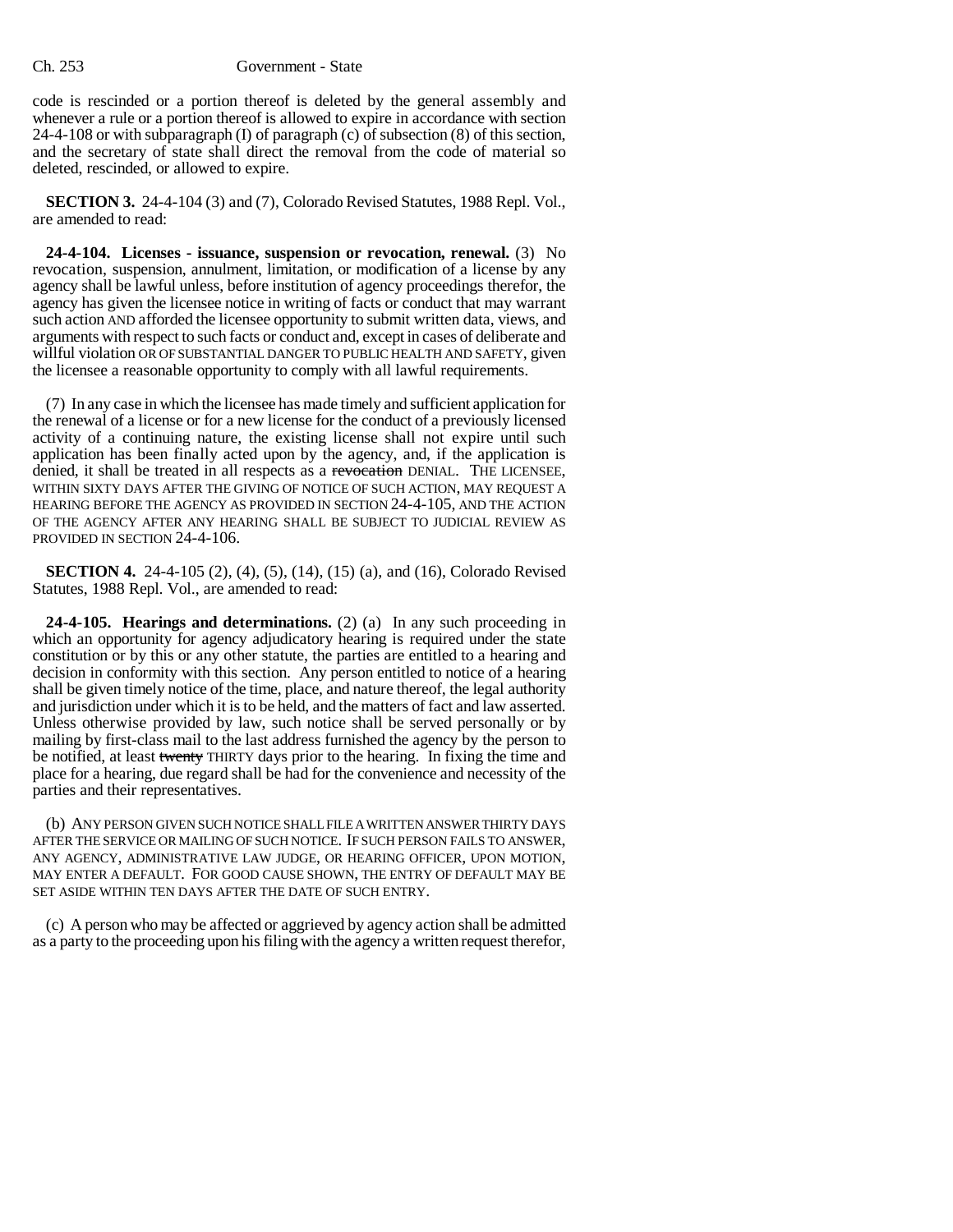setting forth a brief and plain statement of the facts which entitle him to be admitted and the matters which he claims should be decided. Nothing in this subsection (2) shall prevent an agency from admitting any person or agency as a party to any agency proceeding for limited purposes.

(4) Any agency conducting a hearing, any administrative law judge, and any hearing officer shall have authority to: Administer oaths and affirmations; sign and issue subpoenas; rule upon offers of proof and receive evidence; dispose of motions relating to the discovery and production of relevant documents and things for inspection, copying, or photographing; regulate the course of the hearing, set the time and place for continued hearings, and fix the time for the filing of briefs and other documents; direct the parties to appear and confer to consider the simplification of the issues, admissions of fact or of documents to avoid unnecessary proof, and limitation of the number of expert witnesses; issue appropriate orders which shall control the subsequent course of the proceedings; dispose of motions to dismiss for lack of agency jurisdiction over the subject matter or parties or for any other ground; dispose of motions to amend or to dismiss without prejudice applications and other pleadings; dispose of motions to intervene, procedural requests, or similar matters; reprimand or exclude from the hearing any person for any improper or indecorous conduct in his presence; AWARD ATTORNEY FEES FOR ABUSES OF DISCOVERY PROCEDURES OR AS OTHERWISE PROVIDED UNDER THE COLORADO RULES OF CIVIL PROCEDURE, and take any other action authorized by agency rule consistent with this article or in accordance, to the extent practicable, with the procedure in the district courts. All parties to the proceeding shall also have the right to cross-examine witnesses who testify at the proceeding. In the event more than one person engages in the conduct of a hearing, such persons shall designate one of their number to perform such of the above functions as can best be performed by one person only, and thereafter such person only shall perform those functions which are assigned to him by the several persons conducting such hearing.

(5) Subpoenas shall be issued without discrimination between public and private parties by any agency or any member, the secretary, or chief administrative officer thereof or, with respect to any hearing for which an administrative law judge or a hearing officer has been appointed, the administrative law judge or the hearing officer. A subpoena shall be served in the same manner as a subpoena issued by a district court. Upon failure of any witness to comply with such subpoena, the agency may petition any district court, setting forth that due notice has been given of the time and place of attendance of the witness and the service of the subpoena; in which event, the district court, after hearing evidence in support of or contrary to the petition, may enter an order as in other civil actions compelling the witness to attend and testify or produce books, records, or other evidence, under penalty of punishment for contempt in case of contumacious failure to comply with the order of the court AND MAY AWARD ATTORNEY FEES UNDER THE COLORADO RULES OF CIVIL PROCEDURE. A witness shall be entitled to the fees and mileage provided for a witness in a court of record.

(14) For the purpose of a decision by an agency which conducts a hearing or an initial decision by an administrative law judge or a hearing officer, the record shall include: All pleadings, applications, evidence, exhibits, and other papers presented or considered, matters officially noticed, rulings upon exceptions, any findings of fact and conclusions of law proposed by any party, and any written brief filed. The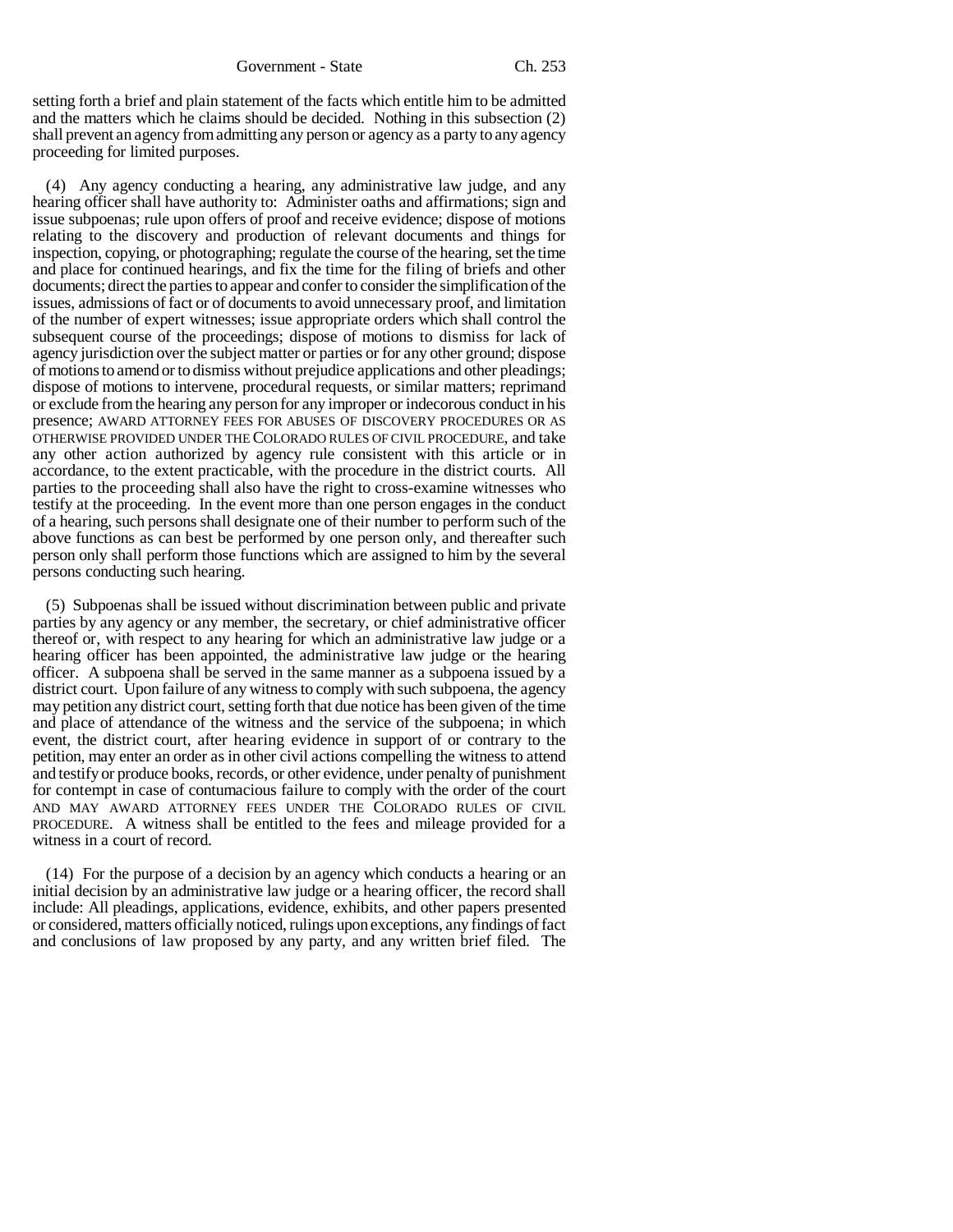agency, administrative law judge, or hearing officer may permit oral argument. No ex parte material or representation of any kind offered without notice shall be received or considered by the agency, the administrative law judge, or by the hearing officer. The agency, an administrative law judge, or hearing officer, with the consent of all parties, may eliminate or summarize any part of the record where this may be done without affecting the decision. In any case in which the agency has conducted the hearing, the agency shall prepare, file, and serve upon each party its decision. In any case in which an administrative law judge or a hearing officer has conducted the hearing, the administrative law judge or the hearing officer shall prepare and file an initial decision which the agency shall serve upon each party, except where all parties with the consent of the agency have expressly waived their right to have an initial decision rendered by such administrative law judge or hearing officer. Each decision and initial decision shall include a statement of findings and conclusions upon all the material issues of fact, law, or discretion presented by the record and the appropriate order, sanction, relief, or denial thereof. Each promulgation of rules shall be in accordance with the requirements of section  $24-4-103$  (4). In the absence of an appeal to the agency by filing exceptions WITH SUCH AGENCY within thirty days after service of the initial decision of the administrative law judge or hearing officer upon the parties, unless extended by the agency, or a review upon motion of the agency within thirty days after service of the initial decision of the administrative law judge or the hearing officer, every such initial decision shall thereupon become the decision of the agency. In such case the evidence taken by the administrative law judge or the hearing officer need not be transcribed. FAILURE TO FILE THE EXCEPTIONS PRESCRIBED IN THIS SUBSECTION (14) SHALL RESULT IN A WAIVER OF THE RIGHT TO JUDICIAL REVIEW OF THE FINAL ORDER OF SUCH AGENCY, UNLESS THAT PORTION OF SUCH ORDER SUBJECT TO EXCEPTION IS DIFFERENT FROM THE CONTENT OF THE INITIAL DECISION.

(15) (a) Any party who seeks to reverse or modify the initial decision of the administrative law judge or the hearing officer shall promptly file with the agency, WITHIN TWENTY DAYS FOLLOWING SUCH DECISION, a designation of the RELEVANT PARTS OF THE RECORD DESCRIBED IN SUBSECTION (14) OF THIS SECTION AND OF THE parts of the transcript of the proceedings which shall be prepared and advance the cost therefor. A copy of this designation shall be served on all parties. Within ten days thereafter, any other party or the agency may also file a designation of additional parts of the transcript of the proceedings which is to be included and advance the cost therefor. The transcript or the parts thereof which may be designated by the parties or the agency shall be prepared by the reporter or, in the case of an electronic recording device, the agency and shall thereafter be filed with the agency. No transcription is required if the agency's review is limited to a pure question of law. The agency may permit oral argument. The grounds of the decision shall be within the scope of the issues presented on the record. The record shall include all matters constituting the record upon which the decision of the administrative law judge or the hearing officer was based, the rulings upon the proposed findings and conclusions, the initial decision of the administrative law judge or the hearing officer, and any other exceptions and briefs filed.

(16) (a) Each decision and initial decision shall be served on each party by personal service or by mailing by first-class mail to the last address furnished the agency by such party and, EXCEPT AS PROVIDED IN PARAGRAPH (b) OF THIS SUBSECTION (16), shall be effective as to such party on the date mailed or such later